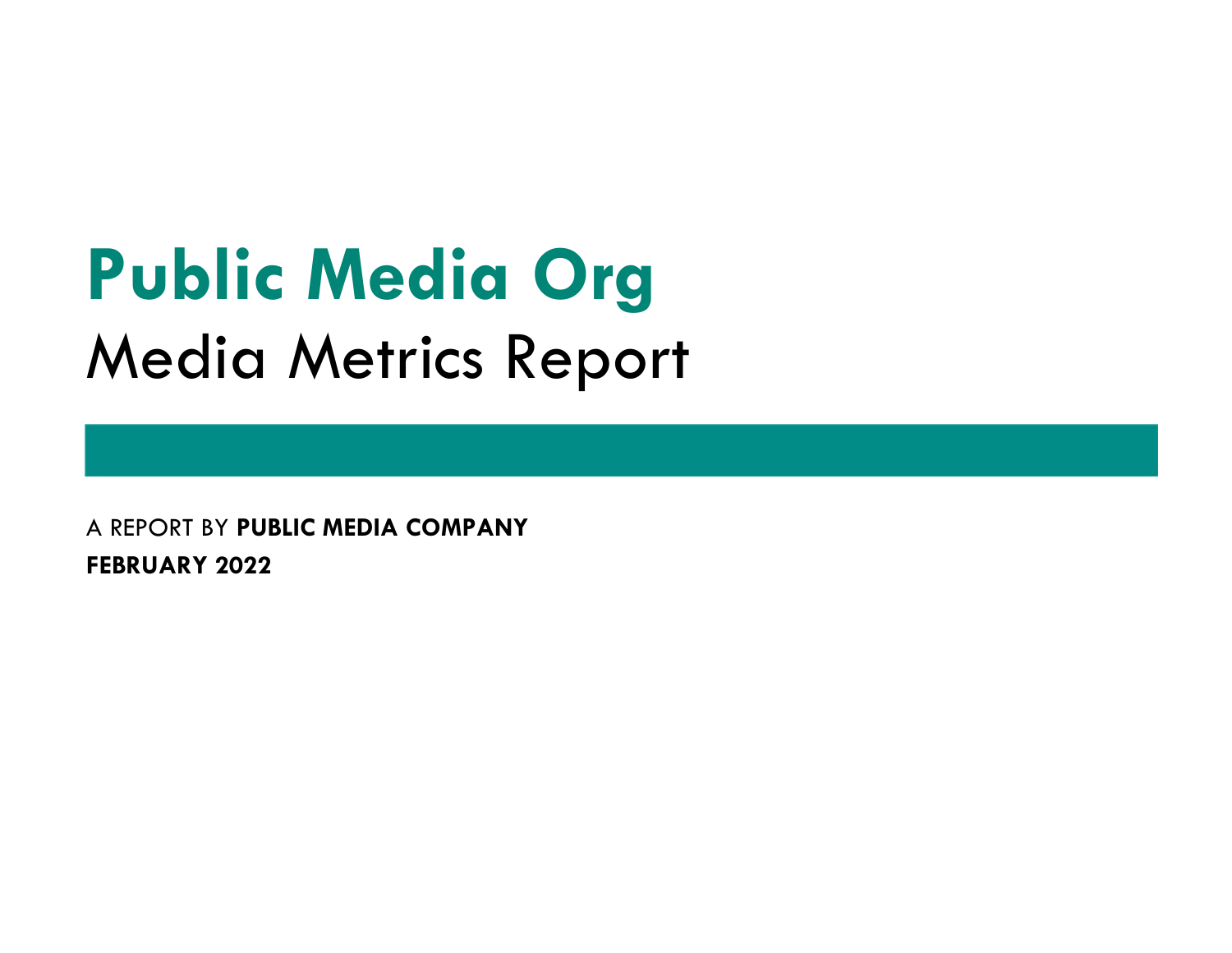Part 1:

.

#### BROADCAST AUDIENCE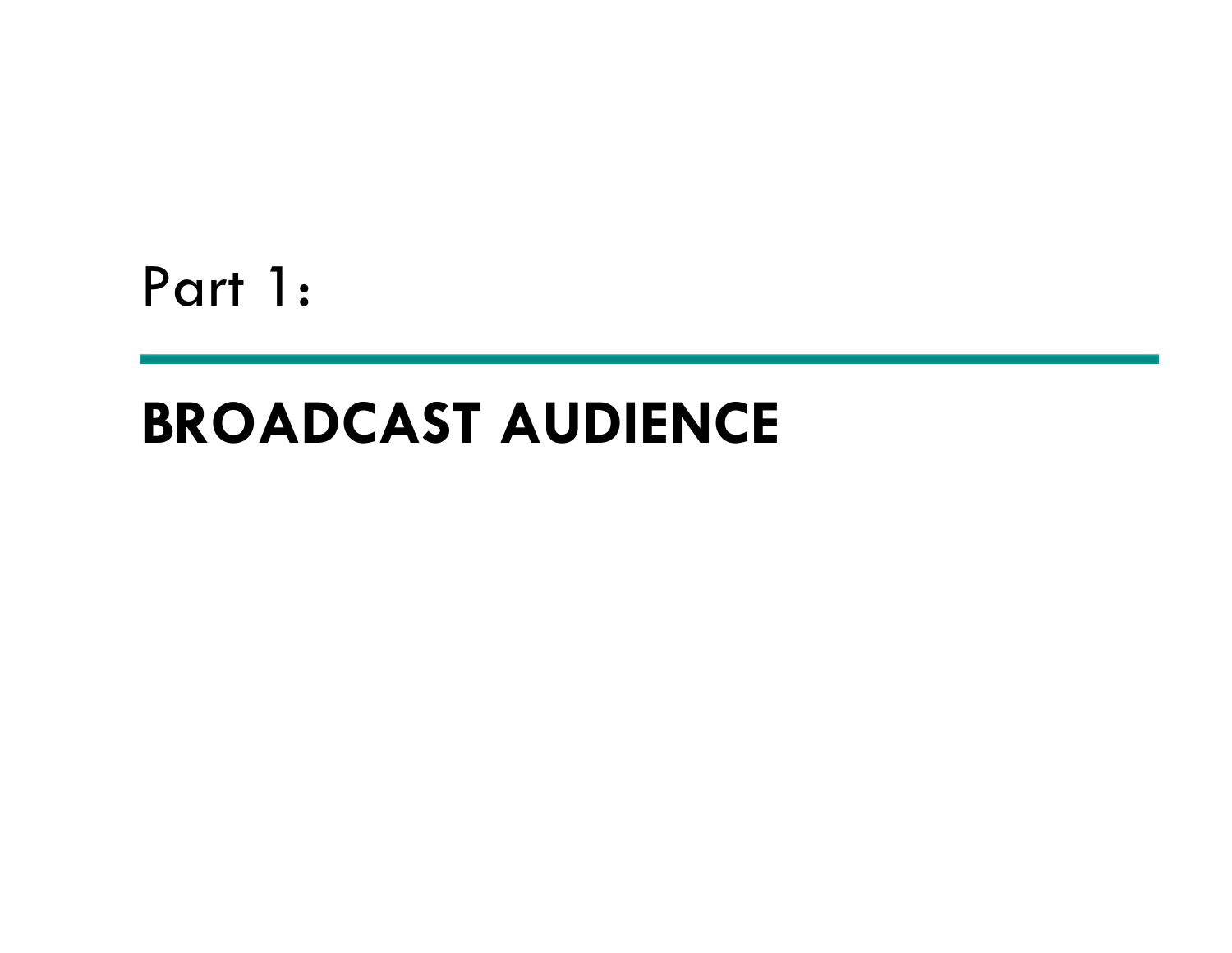# 1. Weekly Cume

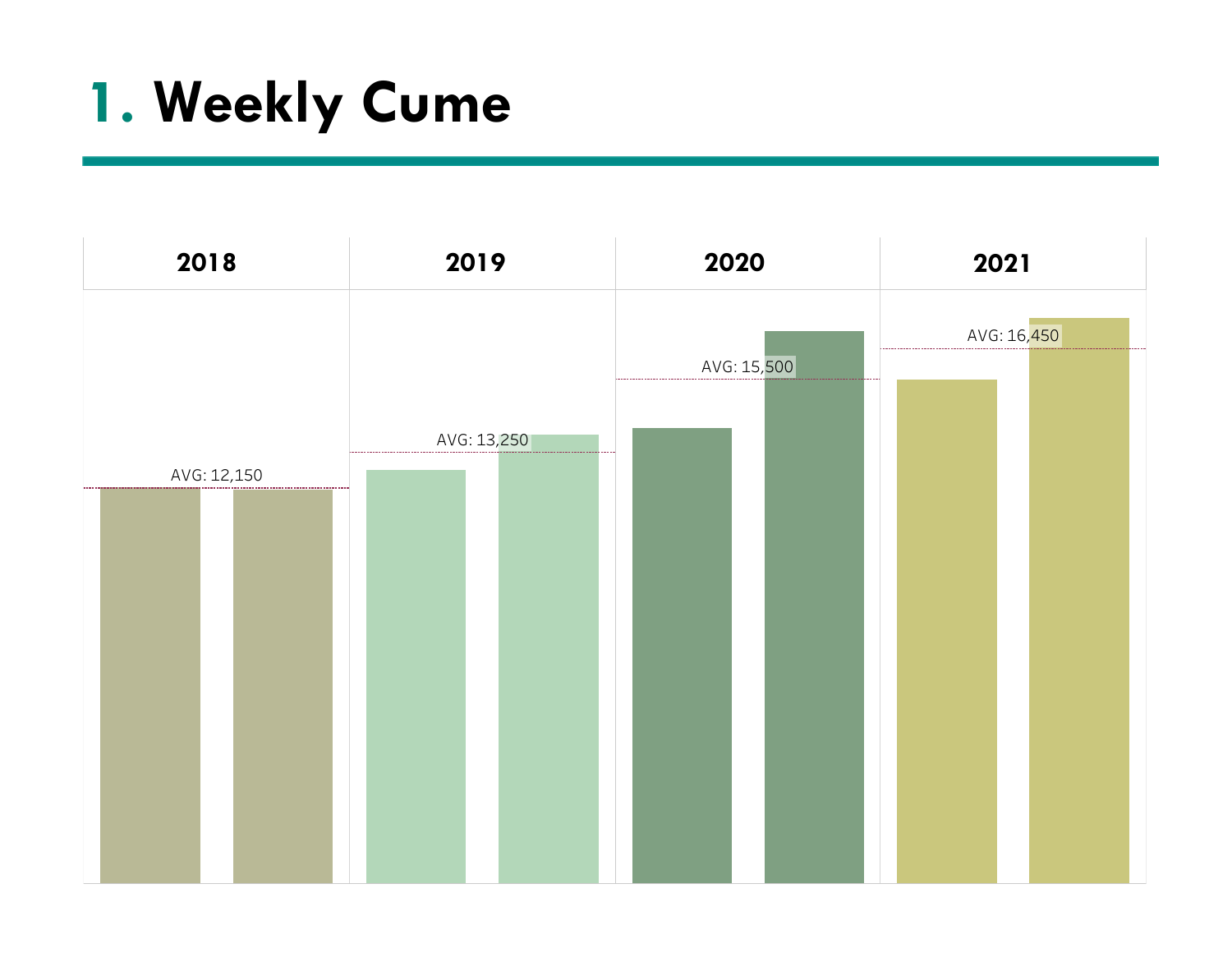# 2. Time Spent Listening (TSL)

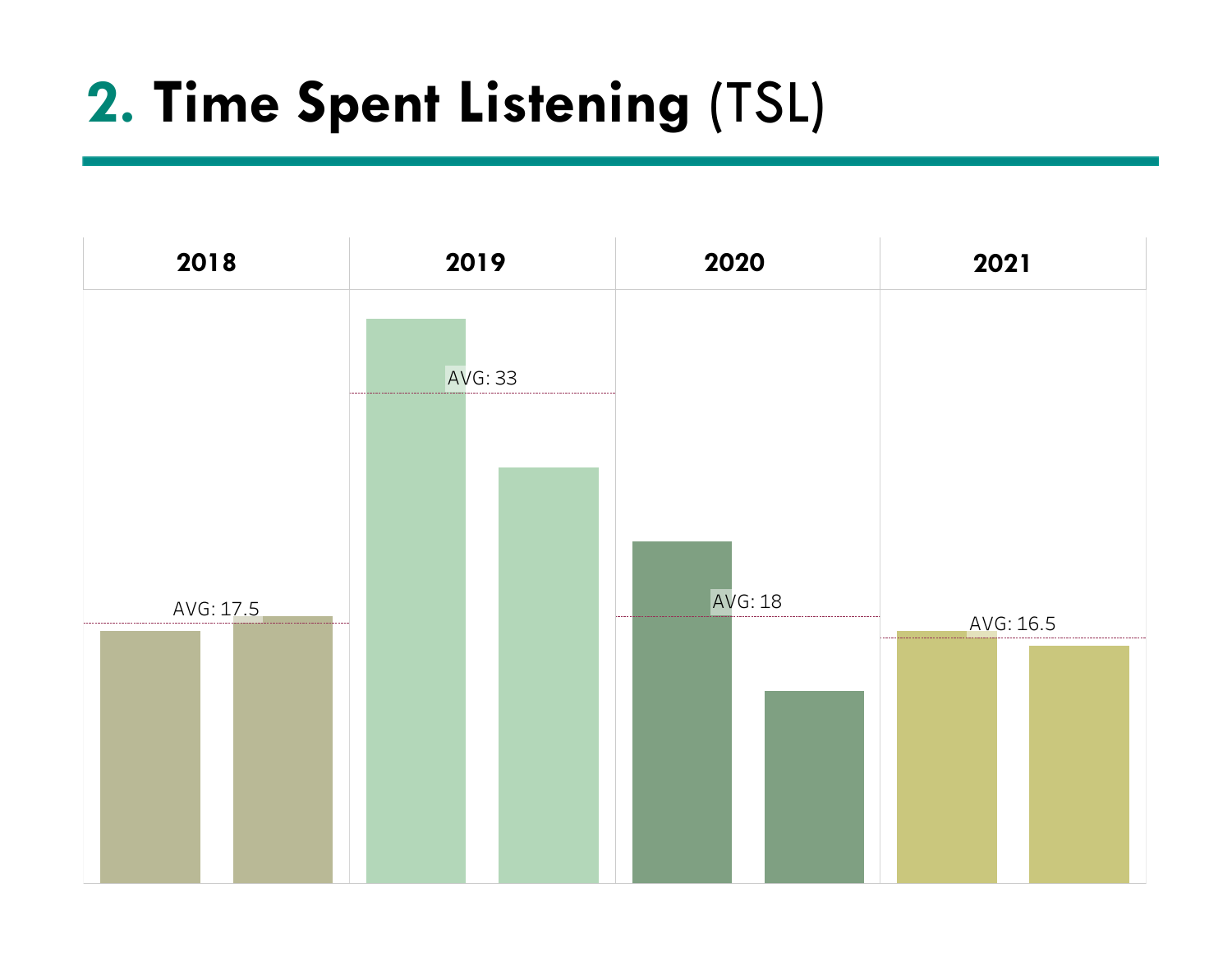## 3. Ratings vs. Peers

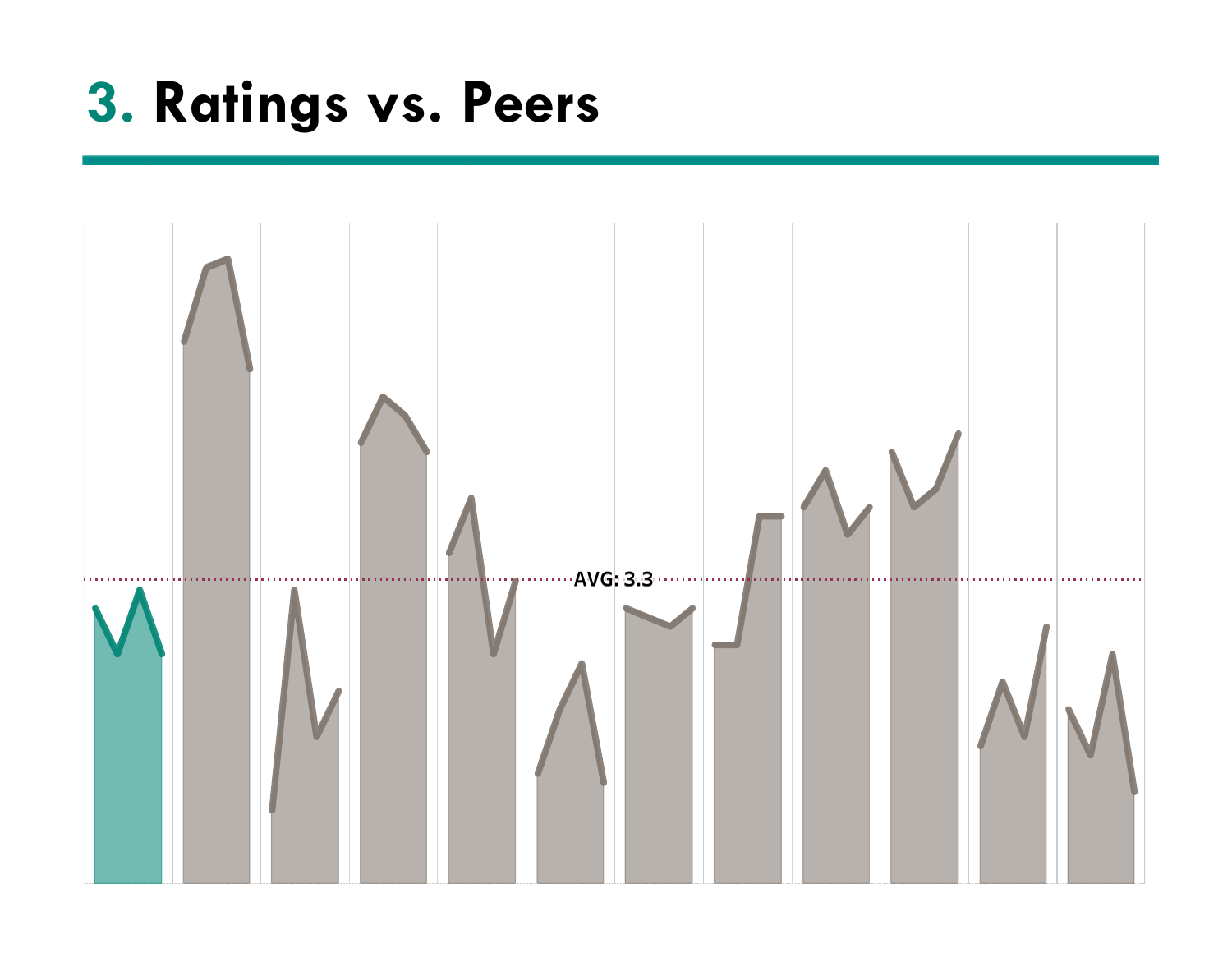Part 2:

.

### DIGITAL AUDIENCE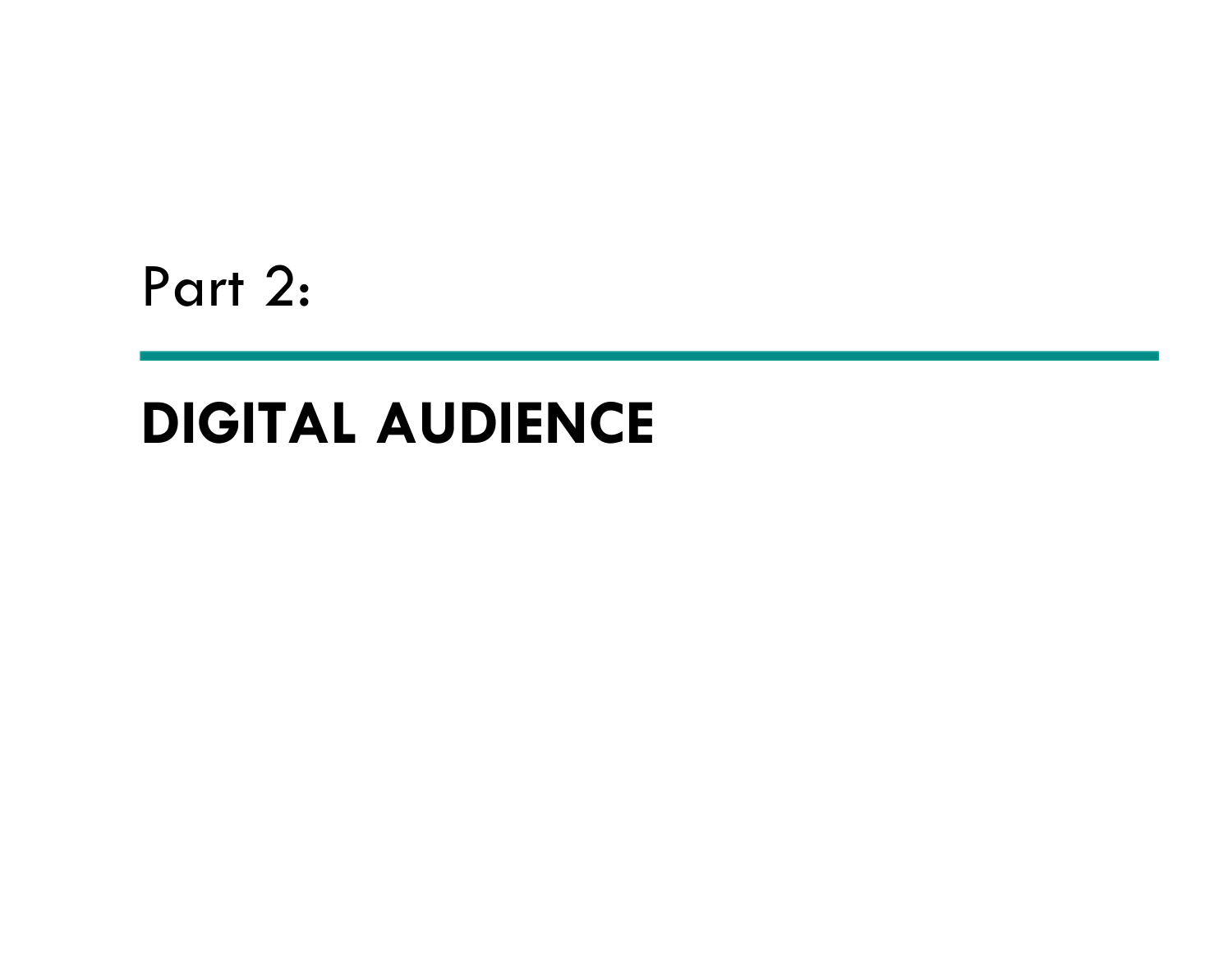#### 1. Facebook Followers

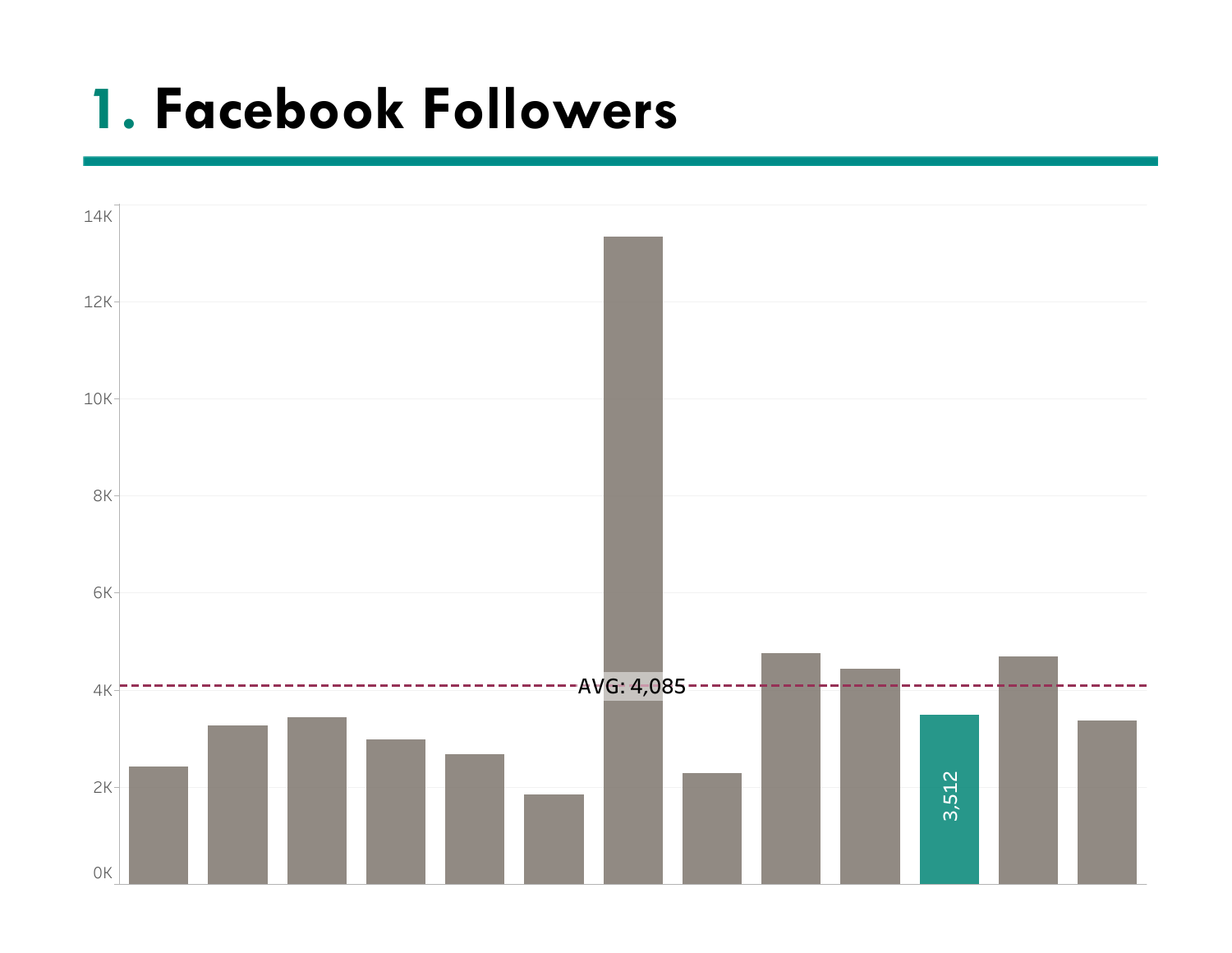# 2. Twitter Followers

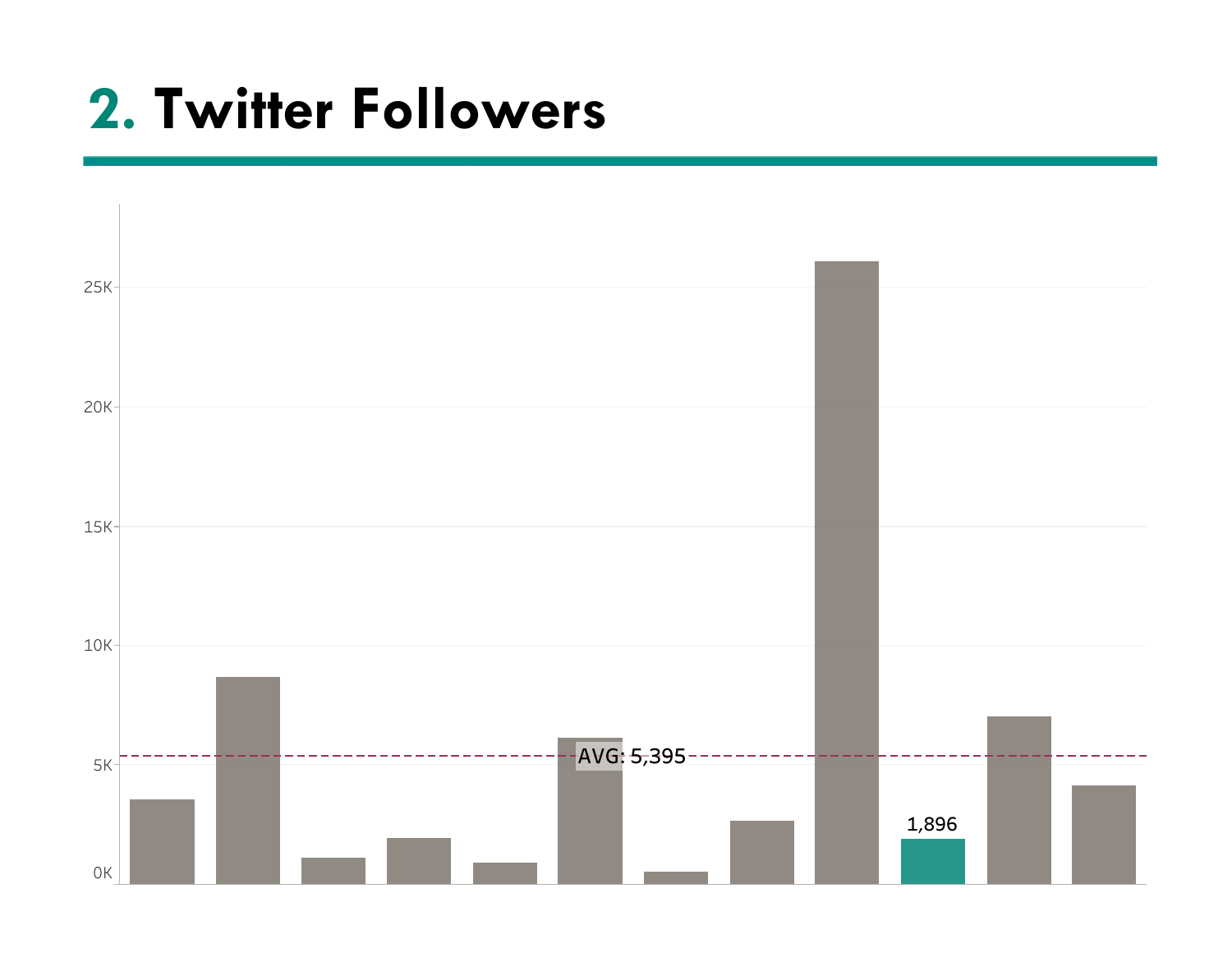# 3. Instagram Followers